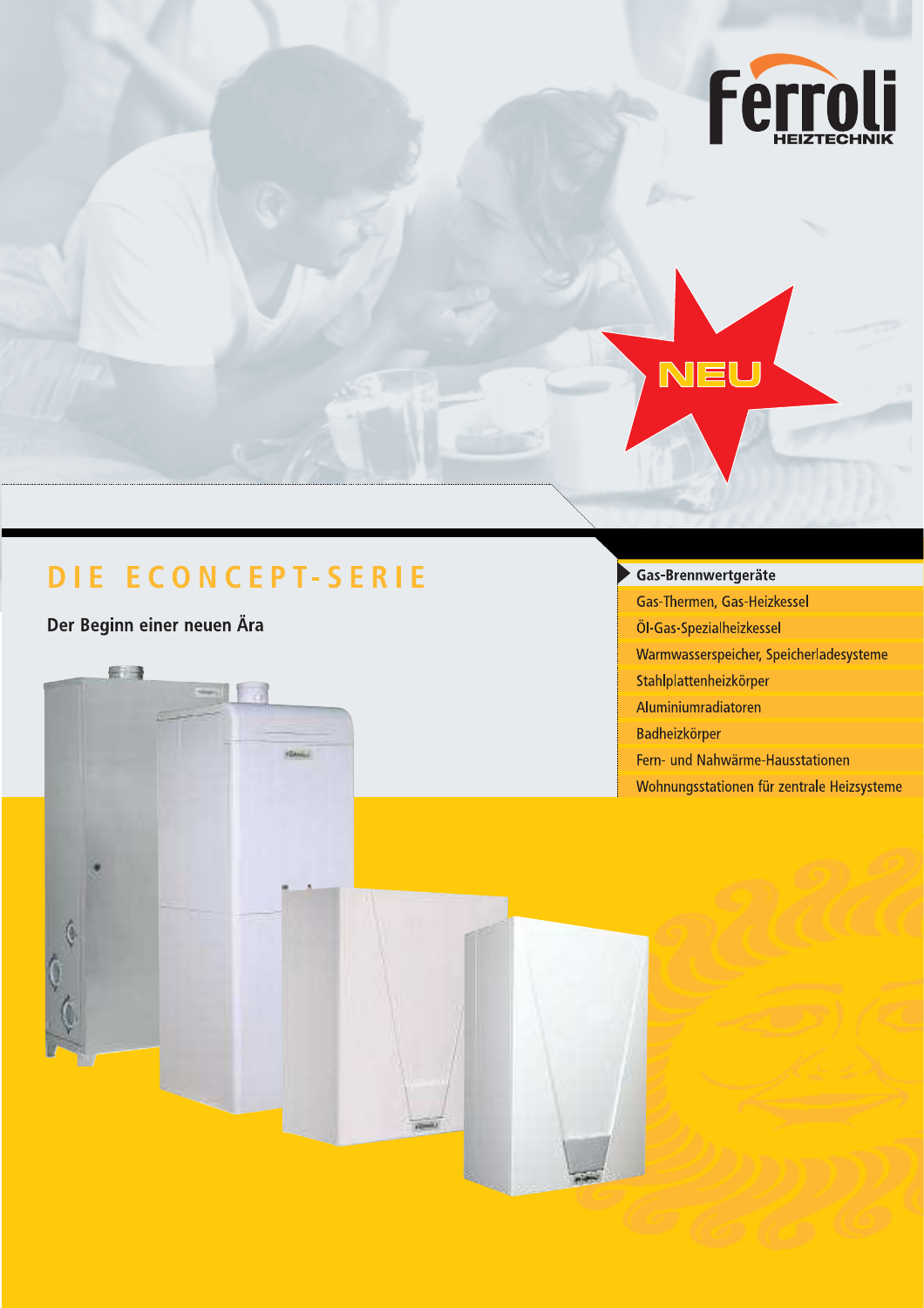# -Brennwertgerate

## **Die Bedeutung** der Brennwerttechnik

- kunlung der Abgase
- Fast vollstandige Energieausbeute aurch weitere Nutzung der Abgaswärme
- $\blacktriangleright$  Verminderte Verluste
- **DIE ECONC**<br>
Die Bedeutung<br>
der Brennwerttechnik<br>
► Extreme Auskühlung der Ab<br>
► Fast vollständige Energieaus<br>
durch weitere Nutzung der *,<br>
wärme*<br>
► Verminderte Verluste<br>
► Zusätzlicher Energiegewinn<br>
die Kondensation d zusatzlicher Energiegewinn durch die Kondensation des im Abgas befindlichen Wasserdampfes

#### Das Ergebnis - Energieausnutzung auf höchstem Niveau

- $\blacktriangleright$  Ernebliche Einsparung von Brennstoff und Brennstoffkosten
- $\blacktriangleright$  Deutlich geringere Umweltbelastung durch verminderten Schadstoffausstoß

Brennwertgeräte erreichen durch die Nutzung der Abgaskondensation extrem hohe Wirkungsgrade bis zu 109%. Ein Wirkungsgrad von uber 100% ist moglich, well die herkommiiche Berechnung nur eine verbrennung onne Kondensation erfasst (s. Schema). Wenn man bedenkt, dass ein herkommliches Heizgerat oft hur mit Wirkungsgraden um die 92% aufwarten kann, ist offensichtlich, wieviel

Brennstoff durch ein Brennwertgerat eingespart wird. Die Differenz zwischen den belden Wirkungsgraden (z. B. 109%) zu 92%) drückt in etwa ihre (Brennstoff-) Einsparung in Prozent aus. Bei den neutigen und mit Sicherneit auch in Zukunft steigenden Brennstoffpreisen ist die Brennwerttechnik die beste Alternative mit einem extrem Emgesplart what. Die Bintetniz zwischen<br>
den beiden Wirkungsgraden (z. B. 109%<br>
zu 92%) drückt in etwa ihre<br>
(Brennstoff-) Einsparung in Prozent aus.<br>
Bei den heutigen und mit Sicherheit<br>
auch in Zukunft steigenden Brenn-<br> uten Kosten-Nutzenverhaltnis.

## FERROLI ECONCEPT - Die Brennwerttechnik für Leute am Puls der Zeit

Unermüdlich treibt FERROLI die Entwicklung seiner Brennwertgerate voran. Getreu dieser Tradition und aufbauend auf den Erfahrungen der letzten Janre hat FERROLI die ECONCEPT Serie entwickelt. Das außerst gelungene Grundkonzept nat es FERROLI ermoglicht eine auf dem Markt einzigartige Serie von Brennwert-Geraten mit gleichartigen Basiskomponenten zu schaffen. FERROLI ist damit in der Lage Geräte in den Leistungsstufen 15, 25, 35, 50 und 100 kW anzubieten. Damit aber hicht genug: Durch das Zusammenschalten der einzelnen Gerate zu Kaskaden konnen Leistungen von bis zu 484 kW erreicht werden. Alle Gerate arbeiten selbstverstandlich



Wir lassen Abgase kondensieren. damit Sie und die Umwelt mehr zu Lachen haben

modulierend im Bereich von ca. 20 bis TUU%. Die kleinste erreichbare Leistung der 15 kw-variante liegt bei 3,5 kw, was optimal zu einem heute ublichen Heizwarmebedarf passt und eine bedarfsgerechte Regelung ermoglicht. Die Geräte können mit allen drei in Deutschland ublichen Gasarten betrieben werden. Dazu bedarf es hur eines einfachen Dusenwechsels.



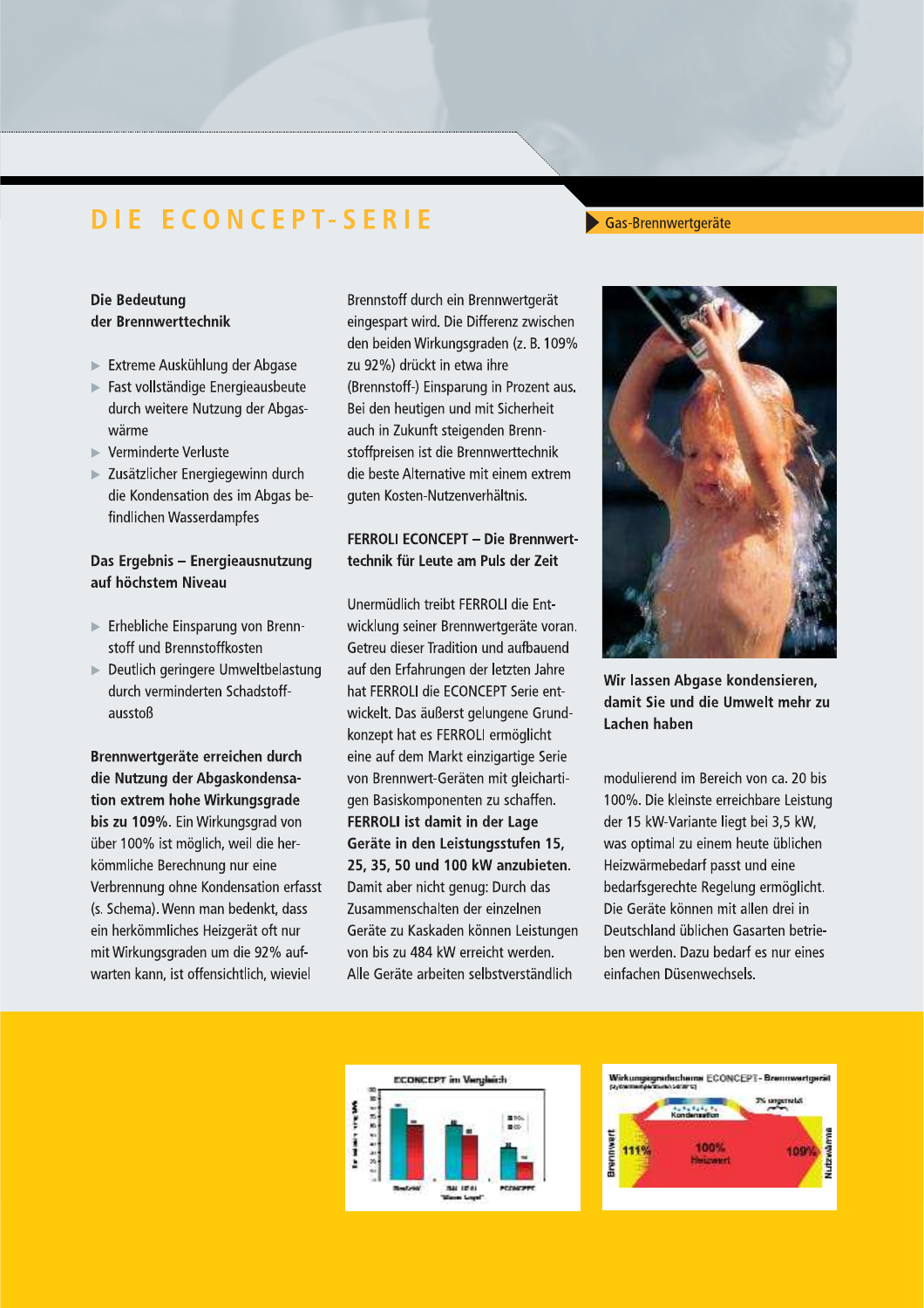#### **ECONCEPT** Typ 15 A, 25 A, 35 A und 25 C Die Basis effizienter Heiztechnik

Das Grundkonzept der Econcept-Serie besteht in einem Wärmetauscher aus Aluminiumlamellen, einem Material das in der Brennwerttechnik seine Solidität nicht mehr unter Beweis zu stellen braucht. Ein Keramikflächenbrenner, perfekt auf diesen Wärmetauscher abgestimmt, rundet das Konzept ab. Keramik, ein Werkstoff der seit Jahrzehnten seine Dauerhaftigkeit und Effizienz bei hohen Temperaturen beweist, ist für Flächenbrenner wohl ideal. Das modulierende Gebläse stellt zusammen mit dem Gaskombinationsventil immer das richtige Verbrennungsgemisch zur Verfügung. Die drei Brennwertgeräte ECONCEPT 15 A, 25 A und 35 A bilden die Basis dieser Serie. Alle sicherheitstechnisch erforderlichen Komponenten sind bereits in den Geräten vorhanden. Dazu zählen unter anderem ein 12-Liter-Ausdehnungsgefäß, ein 2,5 bar

Sicherheitsventil, Manometer, Temperaturregler, Temperaturwächter und ein Minimaldruckwächter.

Im Kombigerät ist zusätzlich ein Fließdruckschalter für die Warmwassererzeugung installiert. Alle Typen sind mit einer elektronisch geregelten Heizungsumwälzpumpe für die direkte Versorgung der Heizungsanlage ausgerüstet. Zur Erzeugung von Brauchwasser ist eine zweite einstufige Speicherladepumpe bereits eingebaut, die bei der Kombivariante (25 C) den Edelstahlwärmetauscher versorgt. Die ECONCEPT 25 C hat als Besonderheit einen 6-Liter-Mikrospeicher (Booster) auf der Heizungsseite, der bei der Brauchwasserbereitung

schnell für warmes Wasser sorgt. Unter dem geräumigen Mantel der ECONCEPT finden wir weitere hochwertige Komponenten, wie das Gaskombinationsventil mit Gasdruckregler und einen drehzahlgeregelten Ventilator. Die integrierte, witterungsgeführte Regelung und der modulierende Heizbetrieb verstehen sich dabei von selbst.

Bei der Entwicklung der ECONCEPT Serie wurde besonders auf Wartungsfreundlichkeit geachtet. Ein Blick in das Gerät zeigt, dass dieses Kriterium zu 100% erfüllt wurde. Sämtliche Komponenten sind jederzeit erreichbar und das teilweise sogar ohne Öffnen des Gerätes.





Innenansicht des 25 C-Gerätes mit  $1 = **Booster**$  $2 = W$ ärmetauscher  $3 =$  Umwälzpumpe  $4 =$ Ladepumpe

**Econcept 25 C**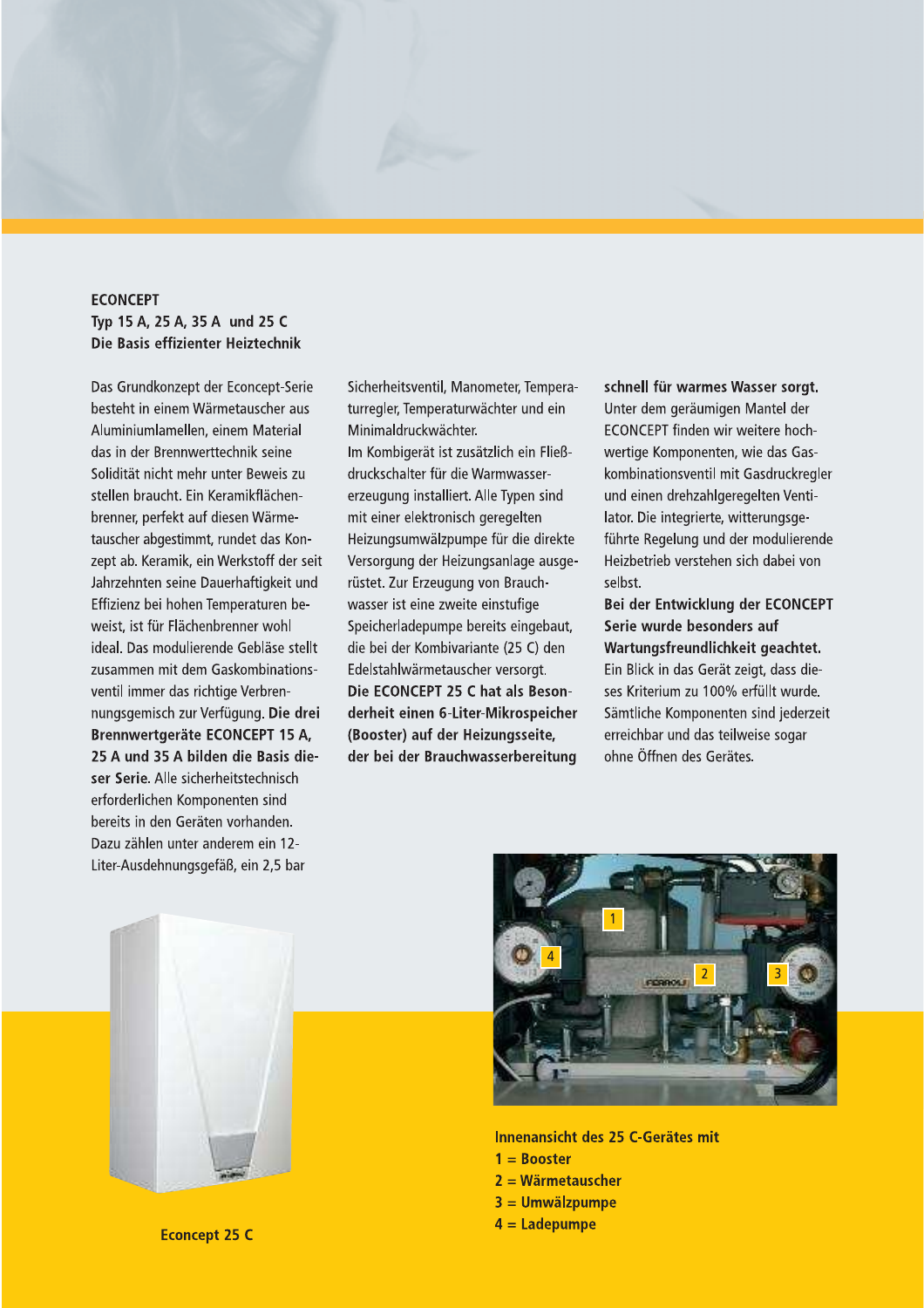Warmwasserbereitung

Trinkwasserqualität bedenkenlos

mit ECONCEPT

einsetzbar.

**ECONCEPT 50 A** 

Das Brennwertgerät zur

Realisierung kleiner Heizzentralen

Die ECONCEPT 50 A unterscheidet sich

genannten Geräten lediglich durch das

optional erhältliche Speicherladepumpe.

fehlende Ausdehnungsgefäß und die

Durch die Zusatzkomponenten, wie kombinierte Verteiler/Sammler mit

integrierter hydraulischer Weiche lassen sich bis zu vier Geräte in

Kaskade schalten und Leistungen

Verbrennungsluftversorgung erfolgt

dabei über den Heizraum. Das passende Abgassystem wird ebenfalls von FERROLI angeboten. Es kann eine raumluftabhängige oder unabhängige

von bis zu 200 kW erreichen. Die

Betriebsweise realisiert werden.

in der Ausstattung von den vorher

#### Gas-Brennwertgeräte







Warmwasserspeicher in **Kombination mit** Econcept (Abdeckung des Anschlusssets optional)

separater Warmwasserspeicher

#### **DIE ECONCEPT-SERIE** Wirkungsgrad: bis zu 109%



Warmwasserleistung mit Speicher Neptun 120 Liter

\*\* Dauerleistung, abhängig von der Leistung des Wärmetauschers im Warmwasserspeicher



**Econcept 50 A**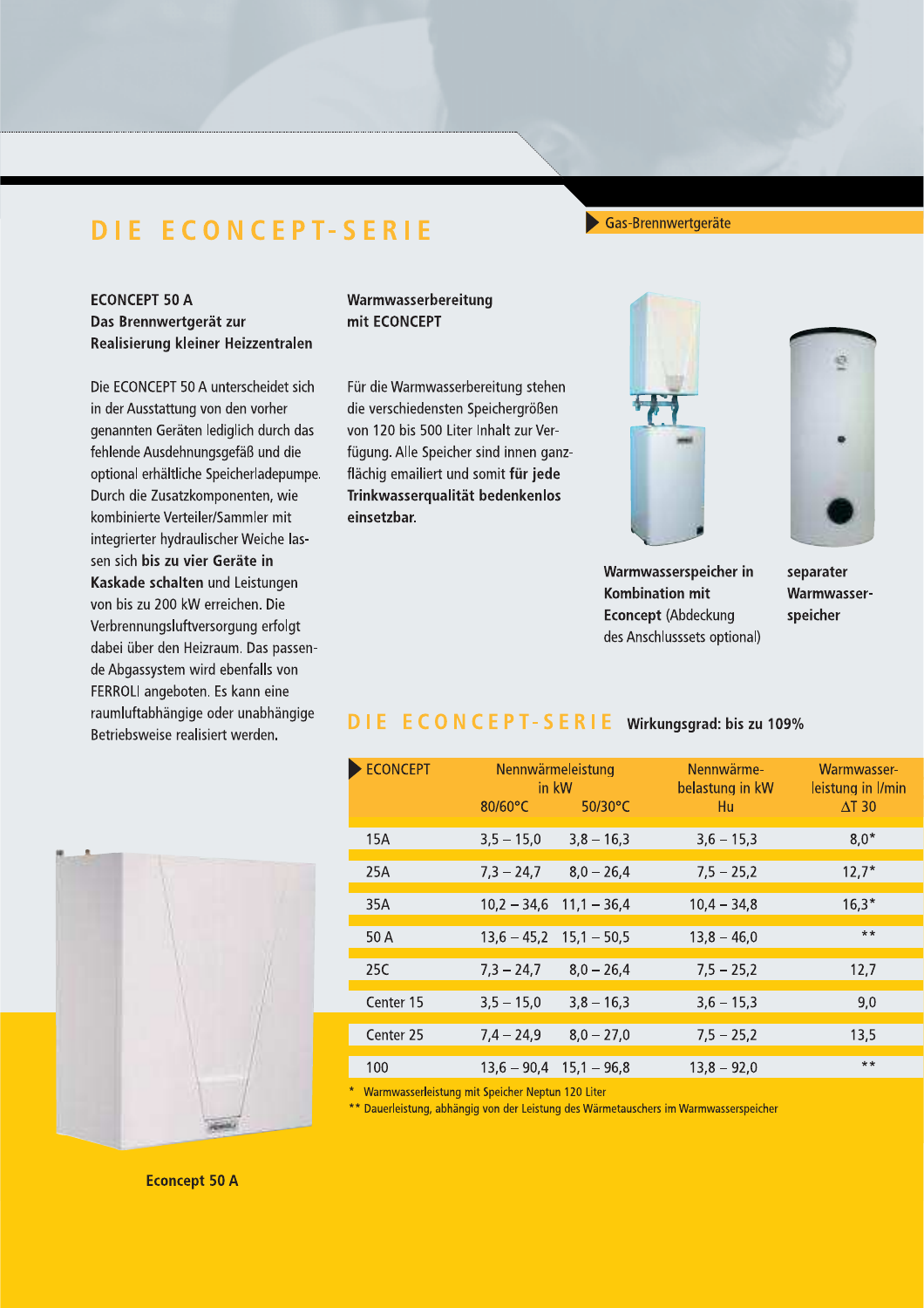**ECONCEPT CENTER** Die kleine Heizzentrale

Das ECONCEPT CENTER steht in den Leistungsgrößen 15 und 25 kW als Kessel/Speicher-Unit zur Verfügung. Ein bei beiden Geräten integrierter 140-Liter-Speicher sichert höchsten Warmwasserkomfort (bis zu 825 l/h\*). Mit dem ECONCEPT CENTER sind auf kleinsten Raum mehrere Installationsmöglichkeiten gegeben. Die Standardversion ist wie die ECONCEPT A Serie mit elektronisch geregelter Heizungspumpe, einstufiger Speicherladepumpe, witterungsgeführter Regelung und den entsprechenden Sicherheitseinrichtungen ausgestattet. Das Volumen des Ausdehnungsgefäßes beträgt 18 Liter. Das durchdachte Konzept sieht weiterhin die Nachrüstung von bis zu zwei gemischten Heizkreisen einschließlich differenzdruckgeregelter Umwälzpumpen und 3-Wegemischern nebst Antrieben im Gerät vor. Im Schaltfeld ist der Einbauplatz für die erweiterte Regelung und deren Verkabelung bereits vorbereitet.

Das mit Abmaßen von 600 x 600 x 1640 mm sehr kompakte Gerät nimmt damit praktisch eine komplette Heizzentrale in sich auf. Keine Pumpen- und Rohrgruppen mehr an der Wand!

Das Gerät kann ohne Abstand direkt an die Wand gestellt werden. Die Zugänglichkeit der hinteren Anschlüsse ist durch die abnehmbaren Seitenteile jederzeit gewährleistet.

\* Econcept Center 25kW



**Außenansicht** 



Gerät offen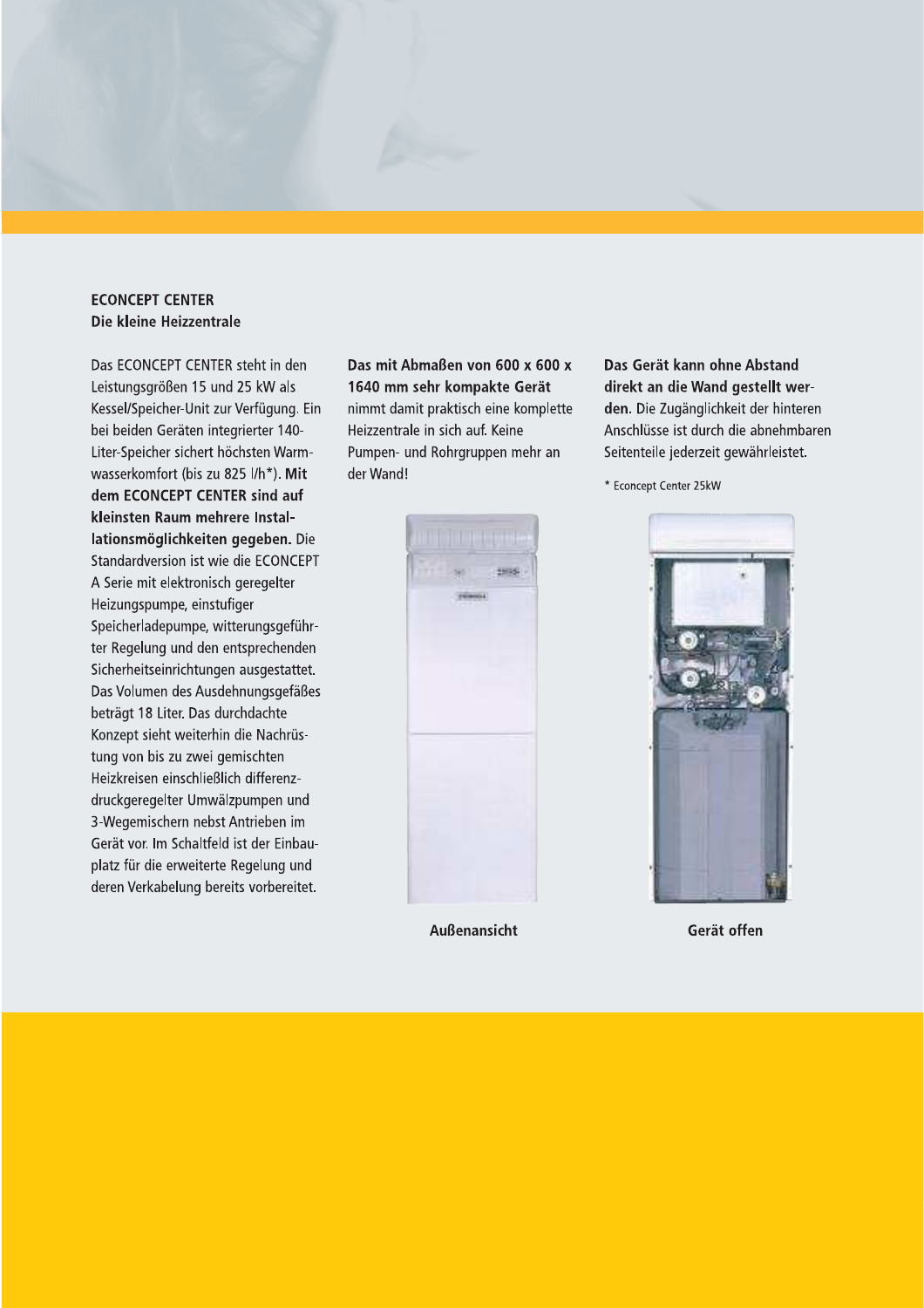Gas-Brennwertgeräte

### ECONCEPT 100 - Unser "Großer" Heizzentrale leicht gemacht

Die ECONCEPT 100 stellt das Highlight der ECONCEPT-Serie dar. Kompakt, leicht und robust, ein effizienter Beitrag zur Modernisierung Ihrer Heizzentrale. Bestehend aus zwei Wärmetauschergruppen, die wir bereits aus der ECONCEPT 50 A kennen, ist ein völlig neuartiges Gerät geschaffen worden. Unter ihrem Edelstahlgehäuse sind die genannten Wärmetauscher hydraulisch unabhängig voneinander auf einen gemeinsamen Verteiler bzw. Sammler geführt, der im Gehäuse integriert ist. Das gleiche gilt für den gasseitigen Anschluss. Dadurch ist eine unabhängige Betriebsweise möglich,

看得

die aber durch einen optionalen Kaskadenregler zusammengefasst werden kann. Die einzigartige Konstruktion der **ECONCEPT 100** ermöglicht es bis zu fünf dieser Geräte mittels bereits vorhandener Flansche zu



**Detail Verteiler/Sammler** 

#### **ECONCEPT 100 Der Aufbau**

Auf dem Foto der geöffneten ECONCEPT 100 sind deutlich die einzelnen Komponenten zu erkennen. Ebenso sieht man die integrierten Flansche, die zur Verbindung der einzelnen Geräte untereinander dienen. Die bereits erwähnte Übersichtlichkeit ist deutlich erkennbar.

einer kompakten Kesselgruppe zu verbinden. Eine weitere Besonderheit der ECONCEPT 100 ist die Absicherung durch ein Sicherheitsventil und einen Sicherheitsdruckbegrenzer außerhalb des Gerätes. Dabei wird das Sicherheitsventil entsprechend der Anzahl der abzusichernden Geräte

ausgelegt. Um die Sache abzurunden und den Aufbau des Kaminsystems weniger aufwändig zu gestalten, wird das Abgassystem der ECONCEPT 100 auf Zug berechnet. Am Kaminanschlussstutzen steht somit kein verfügbarer Förderdruck an.

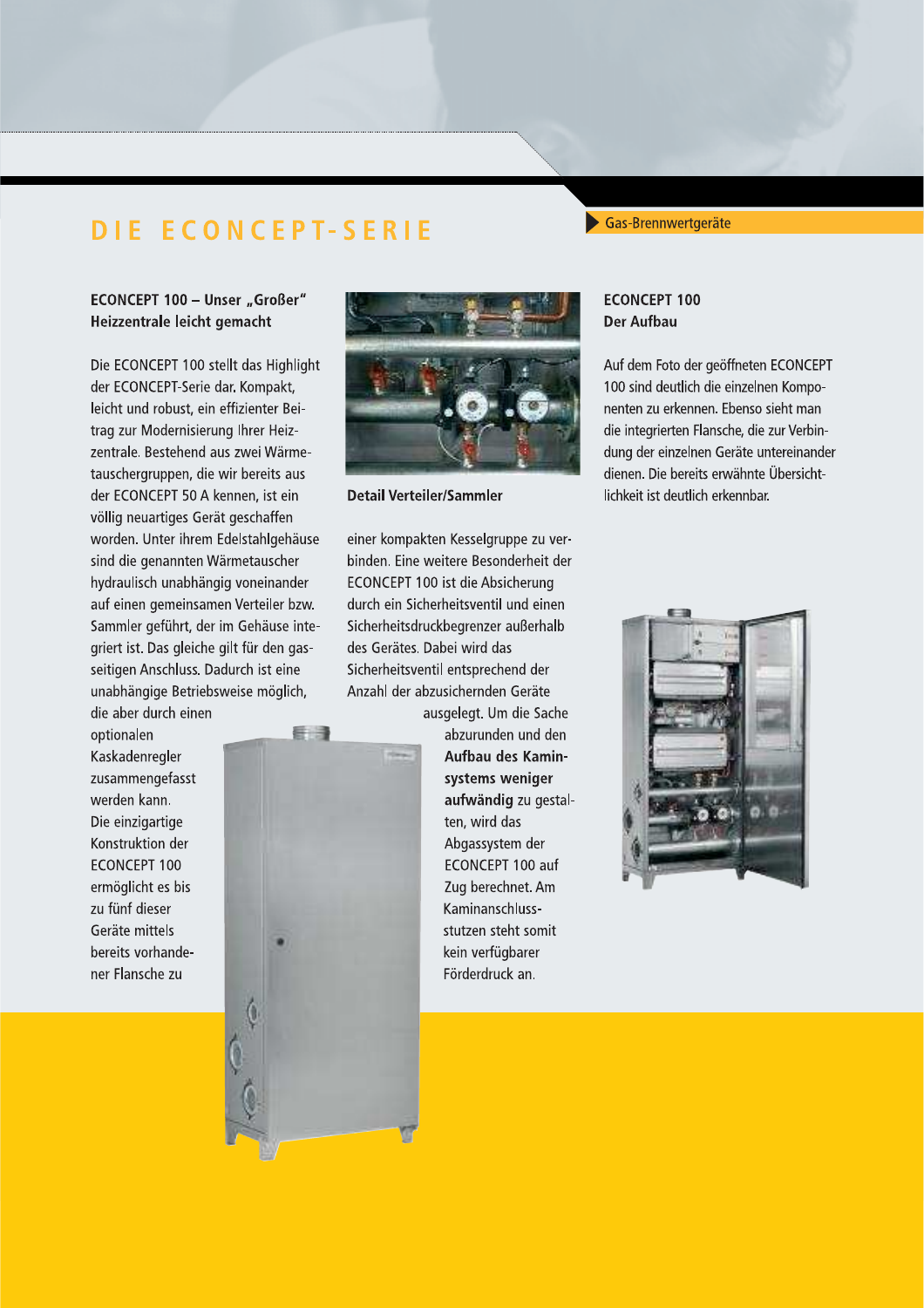

Auf der Rohranschlussgruppe, die **ECONCEPT** und hydraulische Weiche verbindet sind Anschlussmöglichkeiten für Sicherheitsventil und Sicherheitsdruckbegrenzer vorhanden. Abgassammler für ECONCEPT-Kaskaden werden von FERROLI ebenfalls angeboten.



# TECHNISCHE DATEN DER ECONCEPT-SERIE

| Geräte                        | <b>15A</b>               | 25A                      | 35A                      | <b>25C</b>               | <b>50A</b>        | Center 15               | Center 25       | 100        |
|-------------------------------|--------------------------|--------------------------|--------------------------|--------------------------|-------------------|-------------------------|-----------------|------------|
| Wirkungsgrad                  | 109%                     | 109%                     | 109%                     | 108,5%                   | 109,8%            | 108%                    | 108%            | 109%       |
| Höhe                          | 780                      | 780                      | 780                      | 780                      | 720               | 1640                    | 1640            | 1650       |
| <b>Breite</b>                 | 480                      | 480                      | 480                      | 480                      | 630               | 600                     | 600             | 700        |
| Tiefe                         | 367                      | 367                      | 367                      | 367                      | 280               | 600                     | 600             | 400        |
| Vorlauf                       | 3/4''                    | 3/4''                    | 3/4''                    | $3/4$ "                  | 1 <sup>''</sup>   | 1 <sup>''</sup>         | 1 <sup>''</sup> | DN 80/PN 6 |
| Rücklauf                      | 3/4''                    | 3/4''                    | $3/4$ "                  | $3/4$ "                  | 1 <sup>''</sup>   | 1 <sup>''</sup>         | 1 <sup>''</sup> | DN 80/PN 6 |
| Gas                           | $1/2$ "                  | $1/2$ "                  | $1/2$ "                  | $1/2$ "                  | $1/2$ "           | $1/2$ "                 | $1/2$ "         | DN 40/PN 6 |
| Kondensat                     | $1/2$ $^{\prime\prime}$  | $1/2$ $^{\prime\prime}$  | $1/2$ $^{\prime\prime}$  | $1/2$ "                  | $1/2$ "           | $1/2$ $^{\prime\prime}$ | $1/2$ "         | HT DN 32   |
| KW                            |                          |                          |                          | $1/2$ "                  |                   | 3/4''                   | 3/4''           |            |
| <b>WW</b>                     | $\overline{\phantom{0}}$ | $\overline{\phantom{0}}$ | $\qquad \qquad -$        | $1/2$ "                  | $\qquad \qquad -$ | 3/4''                   | 3/4''           |            |
| ZW                            | -                        | $\overline{\phantom{0}}$ | $\overline{\phantom{0}}$ |                          |                   | $1/2$ "                 | $1/2$ "         |            |
| Speichergröße                 |                          | $\overline{\phantom{0}}$ | $\overline{\phantom{0}}$ | $\overline{\phantom{0}}$ | $\qquad \qquad -$ | 140                     | 140             |            |
| Kamin Ø                       | 80/125                   | 80/125                   | 80/125                   | 80/125                   | 80/125            | 80/125                  | 80/125          | 150        |
| Gewicht in kg                 | 58,5                     | 58,5                     | 59,5                     | 58,5                     | 61,5              | 172                     | 172             | 165        |
| Wasserinhalt in Liter         | 2,5                      | 2,5                      | 2,6                      | 5,5                      | 2,7               | 3,5                     | 3,5             | 13,0       |
| Betriebsdruck in bar          | 3,0                      | 3,0                      | 3,0                      | 3,0                      | 3,0               | 3,0                     | 3,0             | 4,0        |
| Netzanschluss<br>in Volt/Herz | 230/50                   | 230/50                   | 230/50                   | 230/50                   | 230/50            | 230/50                  | 230/50          | 230/50     |